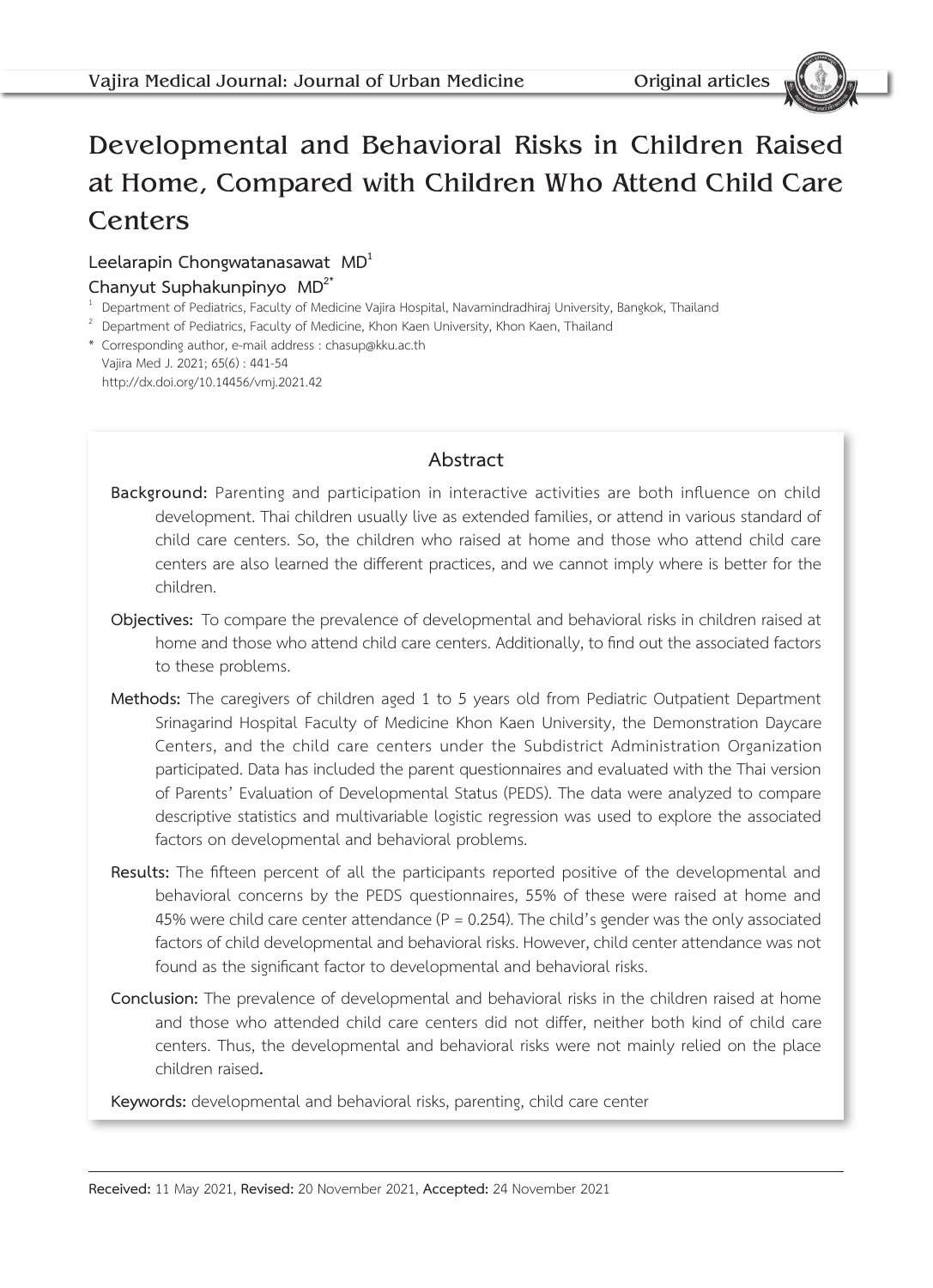# การศึกษาเปรียบเทียบความเสี่ยงต่อปัญหาพัฒนาการและพฤติกรรม เด็กเล็ก (ก่อนวัยเรียน) ระหว่างเด็กที่ได้รับการเลี้ยงดูที่บ้านและเด็กที่ เข้าศูนย์พัฒนาเด็กเล็ก

**ลีลารพิน จงวัฒนสวัสดิ์ พ.บ., ว.ว. (กุมารเวชศาสตร์) ว.ว. (กุมารเวชศาสตร์พัฒนาการและพฤติกรรม)<sup>1</sup> ชาญยุทธ์ ศุภคุณภิญโญ พ.บ., ว.ว.(กุมารเวชศาสตร์) อ.ว. (กุมารเวชศาสตร์พัฒนาการและพฤติกรรม) อ.ว. (เวชศาสตร์ครอบครัว)2\***

 $^{\rm ^{\rm ^{\rm ^{\rm ^{\rm ^{\rm ^{\rm ^{\rm }}}}}}}$ ภาควิชากุมารเวชศาสตร์วชิรพยาบาล มหาวิทยาลัยนวมินทราธิราช กรุงเทพมหานคร ประเทศไทย

 $^{\text{2}}$  ภาควิชากุมารเวชศาสตร์ คณะแพทยศาสตร์ มหาวิทยาลัยขอนแก่น ขอนแก่น ประเทศไทย

\* ผู้ติดต่อ, อีเมล: chasup@kku.ac.th Vajira Med J. 2021; 65(6) : 441-54 http://dx.doi.org/10.14456/vmj.2021.42

# **บทคัดย่อ**

- **บทน�ำ:** รูปแบบการเลี้ยงดูและกิจกรรมส่งเสริมปฏิสัมพันธ์กับเด็กมีอิทธิพลต่อพัฒนาการเด็ก เด็กไทยส่วนมากอาศัย ในครอบครัวขยายหรือเข้าศูนย์พัฒนาเด็กเล็กที่ยังมีความหลากหลายในมาตรฐาน ดังนั้นเด็กที่ได้รับการเลี้ยงดู ที่บ้านและที่เข้าศูนย์พัฒนาเด็กเล็กอาจได้รับการฝึกฝนเรียนรู้แตกต่างกัน ซึ่งยังไม่สามารถสรุปได้ว่าเด็กที่ได้รับ การเลี้ยงดูในสถานที่ไหนมีความเสี่ยงในการพบปัญหาพัฒนาการและพฤติกรรมมากกว่า
- **วัตถุประสงค์:** เพื่อเปรียบเทียบความเสี่ยงต่อปัญหาพัฒนาการและพฤติกรรมเด็กระหว่างเด็กที่ได้รับการเลี้ยงดูที่บ้านกับเด็ก ที่เข้าศูนย์พัฒนาเด็กเล็ก และหาปัจจัยเกี่ยวกับผู้เลี้ยงดูเด็กและการเลี้ยงดูที่มีผลต่อปัญหาพัฒนาการและพฤติกรรมเด็ก
- **วิธีการศึกษา:** เก็บแบบสอบถามเกี่ยวกับการเลี้ยงดูเด็กและแบบสอบถามประเมินความเสี่ยงต่อปัญหาพัฒนาการ และพฤติกรรม Parents Evaluation Developmental Status (PEDS) จากผู้ปกครองของเด็กอายุ 1 ถึง 5 ปี ที่มารับบริการที่แผนกผู้ป่วยนอกกุมารเวชกรรม โรงพยาบาลศรีนครินทร์ คณะแพทยศาสตร์ มหาวิทยาลัยขอนแก่น ศูนย์พัฒนาเด็กเล็กคณะพยาบาลศาสตร์ มหาวิทยาลัยขอนแก่น และศูนย์พัฒนาเด็กเล็กในสังกัดเทศบาลหรือ องค์การบริหารส่วนต�ำบล วิเคราะห์โดยใช้สถิติเชิงพรรณนาและการวิเคราะห์การถดถอยโลจิสติก (multivariable logistic regression) ในการหาปัจจัยที่เกี่ยวข้องกับปัญหาพัฒนาการและพฤติกรรม
- **ผลการศึกษา:** ร้อยละ 15 ของอาสาสมัครพบความเสี่ยงต่อปัญหาพัฒนาการและพฤติกรรมจากแบบสอบถาม PEDS โดยอยู่กลุ่มที่ได้รับการเลี้ยงดูที่บ้านร้อยละ 55 และเป็นกลุ่มที่เข้าศูนย์พัฒนาเด็กเล็กร้อยละ 45 (P = 0.254) จากการวิเคราะห์ข้อมูลทางสถิติ พบว่าปัจจัยที่มีผลต่อความเสี่ยงปัญหาพัฒนาการและพฤติกรรม คือ เพศของเด็ก โดยเพศหญิงมีผลลดความเสี่ยงของปัญหาพัฒนาการและพฤติกรรม ส่วนการเข้าศูนย์พัฒนาเด็กเล็กหรือไม่นั้น ไม่พบว่าเป็นปัจจัยที่ส่งผลต่อความเสี่ยงของปัญหาพัฒนาการและพฤติกรรมเด็กอย่างมีนัยส�ำคัญทางสถิติ
- **สรุป:** ไม่พบความแตกต่างอย่างมีนัยส�ำคัญทางสถิติระหว่างความชุกของความเสี่ยงต่อปัญหาพัฒนาการและพฤติกรรม ในเด็กที่ได้รับการเลี้ยงดูที่บ้านและเด็กที่เข้าศูนย์พัฒนาเด็กเล็กทั้งสองประเภท แสดงว่าปัจจัยส�ำคัญที่มีผลต่อ ความเสี่ยงปัญหาพัฒนาการและพฤติกรรมในเด็กเล็กไม่ได้ขึ้นกับสถานที่เลี้ยงเด็กเป็นหลัก

**ค�ำส�ำคัญ:** ปัญหาพัฒนาการและพฤติกรรม, การเลี้ยงดู, ศูนย์พัฒนาเด็กเล็ก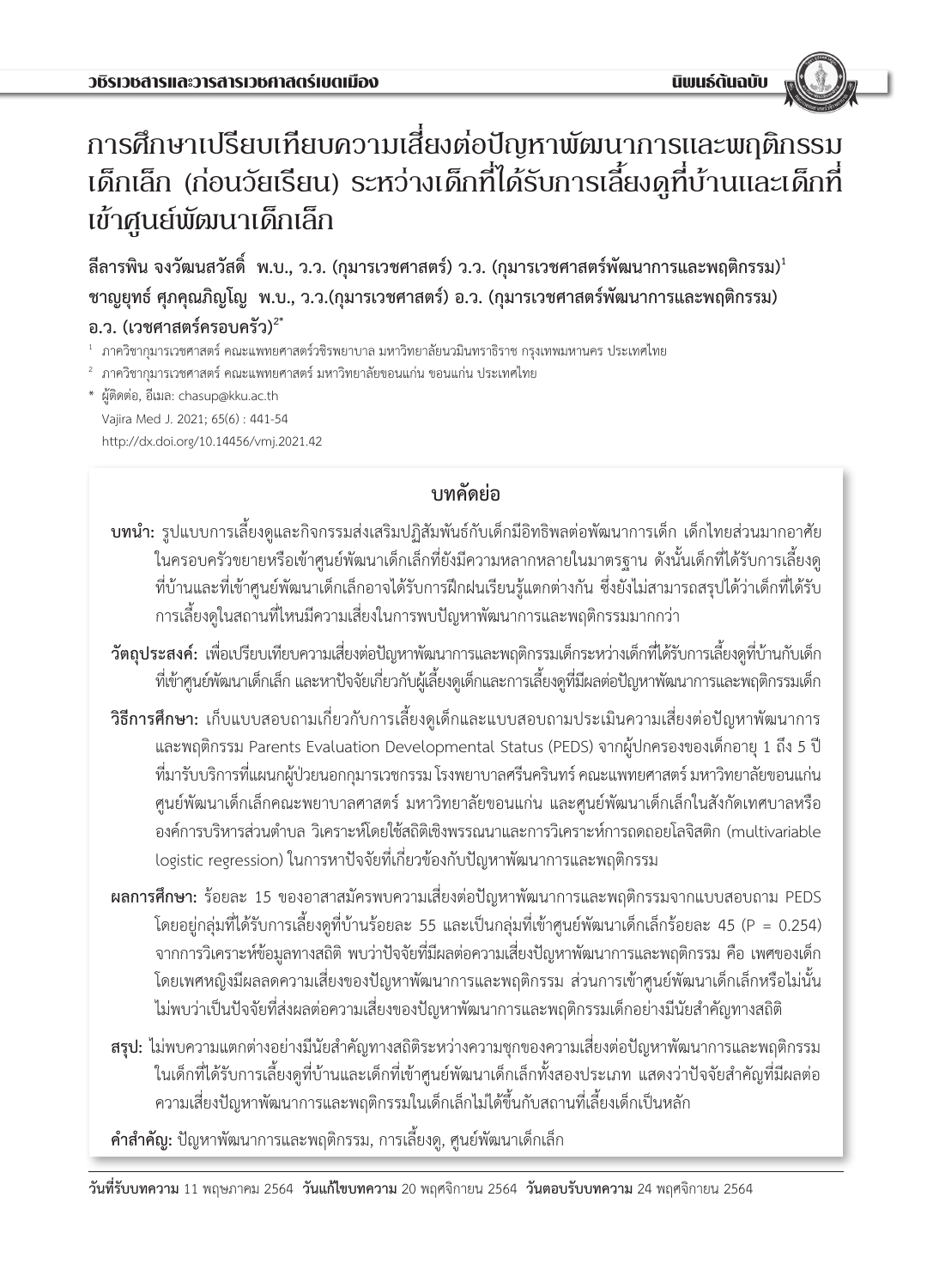#### **Introduction**

Child development is related to various factors, some of the factors can be promoted to thinking processes, such as play activities, problem-solving, positive discipline, and book reading<sup>1</sup>. On the other hand, social-emotional development can be improved through proper child-responsiveness, increase attachment and caregiver positive emotionality toward the child. Lack of these opportunities will affect their capacity for development $23$ .

Prior literature has revealed that less frequency of parent-child interactive activities such as book reading, storytelling, singing, and outdoor activities predicted the risk of developmental  $delav<sup>4-6</sup>$ .

In most of Thailand's rural area, people live in extended families. Children are raised by caregivers who can differ in style; strict and spoil, which can confuse the children. Some parents have to leave their children with their elderly grandparents to work. Some are sent to childcare centers which vary in standards, based on adult-to-child ratios, and staff who have a good understanding of child development as suggested by the American Academy of Pediatrics and American Public Health Association $<sup>7</sup>$ .</sup> .

#### **Objectives**

To compare the prevalence of developmental and behavioral risks between children raised at home and who attended child care centers, and also to determine the associated factors to child developmental and behavioral risks.

#### **Methods**

#### **Subjects**

We enrolled the caregivers of children 1 to 5 years of age, who raised at home, or those who attended any of childcare centers under the Subdistrict Administrative Organization, at the Pediatric Outpatient Department and Well Child Clinic, Srinagarind Hospital, Faculty of Medicine Khon Kaen University. Additionally, the caregivers of children 1 to 5 years of age at the faculty affiliated childcare center at Khon Kaen University were also enrolled to the childcare group. Children with chronic illness such as neurodevelopmental disorders, epilepsy, congenital cyanotic heart diseases, endocrinopathies and malignancies were excluded. However, children with allergic rhinitis, asthma and obesity were still in this project. The parents or caregivers were informed consent by the hospital's health care providers and child care centers' staffs druing May through September 2016 about this project and the caregivers who have completely answered our questionnaires were enrolled to this project. Ethical approval was obtained from the Khon Kaen University's Human Research Committee (HE591143).

Despite varying standards between the childcare centers, data was collected equally in number in both categories of childcare centers. First, the faculty affiliated childcare center at Khon Kaen University, in which 5-15 children per 1 staff person. Second, the childcare centers under Subdistrict Administrative Organization which adult-to-child ratios is 20 children to 1 staff person.

#### **Measurements**

A questionnaire about the child and caregiver's information, parent-child interaction/ activities, which was developed by our team. The interactions consist of reading, responsive reaction to child's attention, and playing. The frequency of each interaction was score in 3 categories; 0- less than once per week; 1- one to three days per week; 2 – four more days per week. Then all interactions were altogether scored.

The Parents Evaluation Developmental Status  $(PEDS)^8$ , a questionnaire which evaluates child developmental and behavioral concerns, consists of 10 questions. The PEDS questionnaire is easy to use and can be completed within few minutes $9-11$ , it has 74% to 79% sensitivity to a range of developmental problems and 70% to 80% specificity in correctly detecting normal development $^{12}$ . A study in Thailand revealed that the PEDS questionnaire had a 57.14%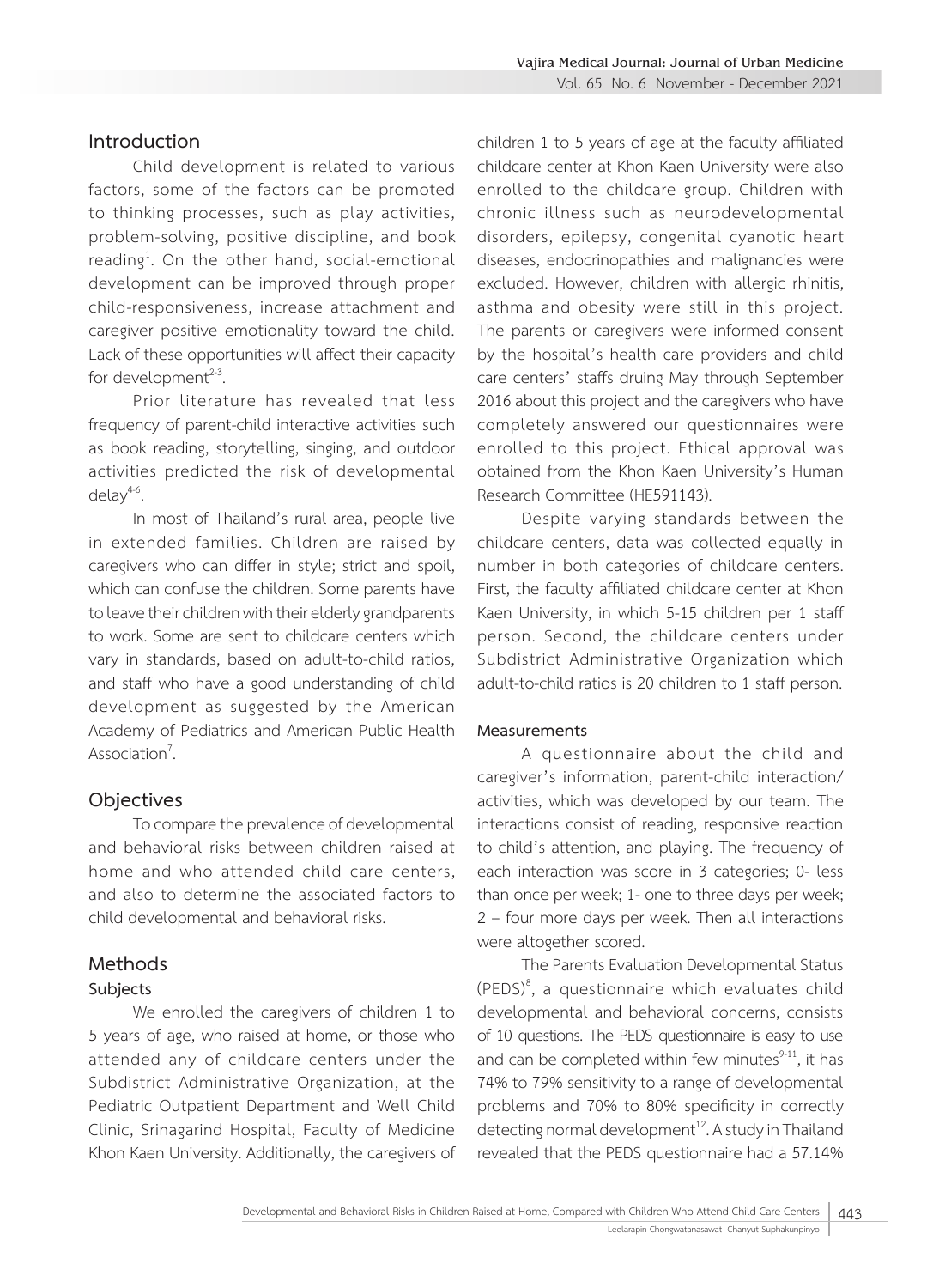sensitivity and 97.6% specificity<sup>13</sup>. Results are categorized into 5 groups; A- high risk, with the presence of 2 or more significant concerns; B- moderate risk, with the presence of 1 significant concern; C- low risk, presence only of non-significant concerns; D- respondent was unable to communicate; E- absence of all concerns. In this study, we use the Thai version of PEDS questionnaire, and we determined categories A and B as positive for developmental and behavioral problems.

#### **Statistical Analysis**

The collected data were analyzed by Stata version 12.0 statistical program, and is presented as the prevalence of developmental and behavioral problems among children raised at home and of those who attended childcare centers, and also between the subgroups of different child care centers. To compare differences between groups, Chi-square tests was used for categorical variables. Due to the non-normal distribution of the caregiver and parents' age, quantile regression using the 50th percentile (median) were used to investigate associations between demographic variables.

Nominal logistic regressions were used to determine associated factors to the problems.

#### **Results**

There were 519 participating children, 255 participants were raised at home and the others were attending childcare centers, among these 134 attended the faculty affiliated childcare center, and 130 attended childcare centers under the Subdistrict Administration Organization as shown in Figure1. There was an equal proportion of boys and girls (boy,  $n = 263$ , 50.6%) but the age groups were different between the home-raised and childcare center attendees; 72.16% of children raised at home were 1-2 years of age, and 46.97% of children who attended childcare centers were 3-4 years of age. The majority of the primary caregivers were parents ( $n = 336$ , 64.74%) and grandparents ( $n = 165$ , 31.79%), there were fewer prevalence of grandparents in the childcare group. Of these, less than half earned a college degree (n = 232, 45.22%); about one-third of the caregivers of children who were raised at home and about one-half in of those who attend childcare centers (Table 1).



444 Developmental and Behavioral Risks in Children Raised at Home, Compared with Children Who Attend Child Care Centers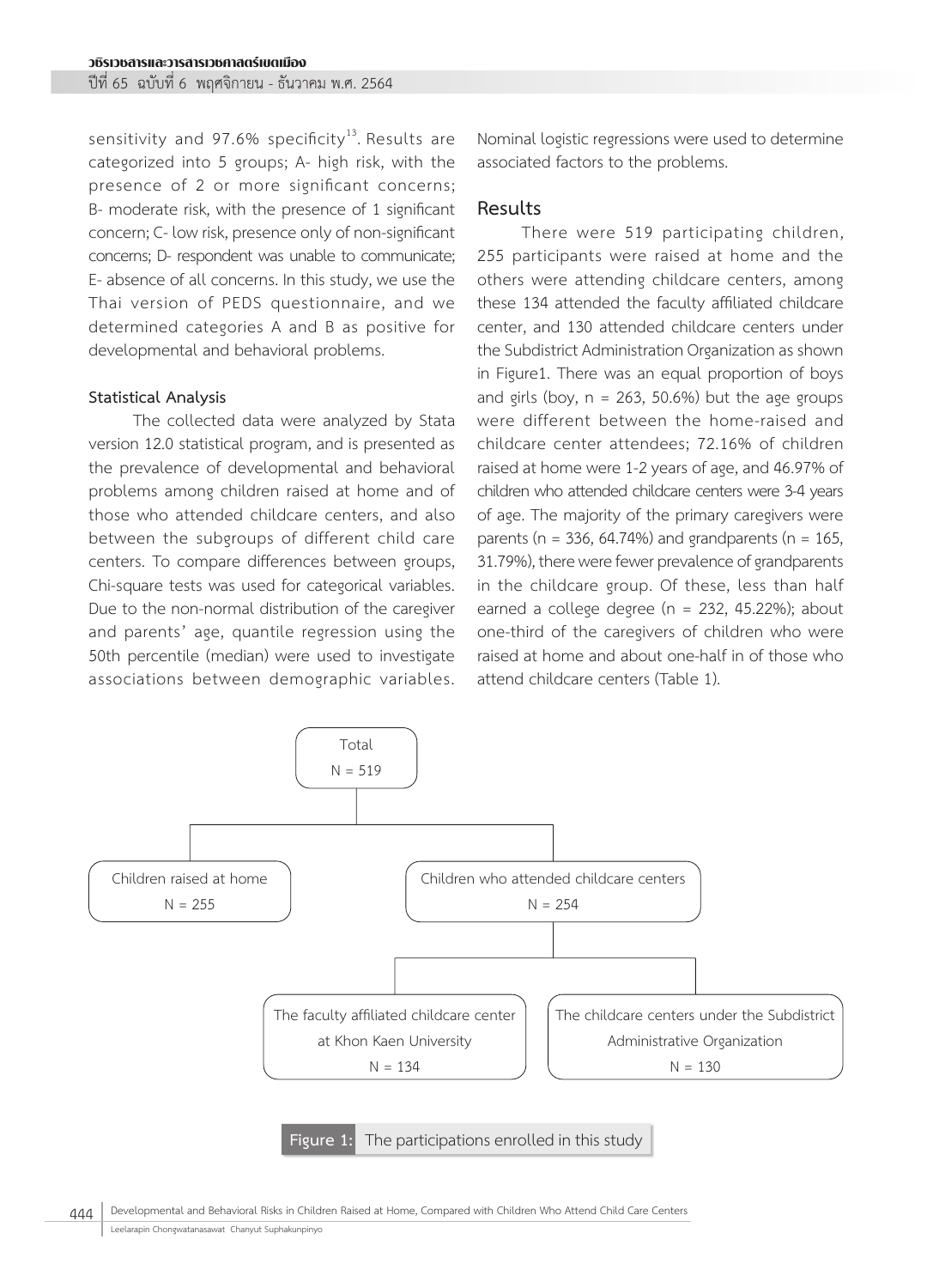Vol. 65 No. 6 November - December 2021

# **Table 1:**

| Demographic data of children raised at home and children who attended childcare centers |                |                   |                |                       |             |
|-----------------------------------------------------------------------------------------|----------------|-------------------|----------------|-----------------------|-------------|
|                                                                                         |                | Children who were |                | Children who attended |             |
| Characteristics                                                                         |                | raised at home    |                | childcare centers     | $p$ -value* |
|                                                                                         | ${\sf N}$      | Percent           | ${\sf N}$      | Percent               |             |
| Child's Age (months)                                                                    |                |                   |                |                       | < 0.001     |
| 12-24                                                                                   | 184            | 72.16             | 13             | 4.92                  |             |
| $25 - 36$                                                                               | 57             | 21.35             | 102            | 38.64                 |             |
| $37 - 48$                                                                               | 13             | 5.10              | 124            | 46.97                 |             |
| 49-60                                                                                   | $\mathbf{1}$   | 0.39              | 25             | 9.47                  |             |
| Gender                                                                                  |                |                   |                |                       | 0.025       |
| Boys                                                                                    | 142            | 55.69             | 121            | 45.83                 |             |
| Girls                                                                                   | 113            | 44.31             | 143            | 54.17                 |             |
| Caregivers                                                                              |                |                   |                |                       | 0.012       |
| Parents                                                                                 | 149            | 58.43             | 187            | 70.83                 |             |
| Grandparents                                                                            | 94             | 36.86             | 71             | 26.89                 |             |
| Relatives                                                                               | 8              | 3.14              | $\overline{2}$ | 0.76                  |             |
| Babysitters                                                                             | $\overline{4}$ | 1.57              | $\overline{4}$ | 1.52                  |             |
| Caregiver age (years; median)                                                           | 37             |                   | 36             |                       | 0.57        |
| Caregiver education                                                                     |                |                   |                |                       | 0.010       |
| Elementary school                                                                       | 79             | 31.35             | 61             | 23.37                 |             |
| High school                                                                             | 76             | 30.16             | 65             | 24.9                  |             |
| College degree                                                                          | 97             | 38.49             | 135            | 51.72                 |             |
| Maternal age (years; median)                                                            | 31             |                   | 33             |                       | < 0.001     |
| Maternal education                                                                      |                |                   |                |                       | 0.140       |
| Elementary school                                                                       | 18             | 7.09              | 12             | 4.6                   |             |
| High school                                                                             | 89             | 35.04             | 77             | 29.5                  |             |
| College degree                                                                          | 147            | 57.87             | 172            | 65.9                  |             |
| Paternal age (years; median)                                                            | 33             |                   | 36             |                       | < 0.001     |
| Paternal education                                                                      |                |                   |                |                       | 0.058       |
| Elementary school                                                                       | 25             | 10.33             | 15             | 6.05                  |             |
| High school                                                                             | 108            | 44.63             | 98             | 39.52                 |             |
| College degree                                                                          | 109            | 45.04             | 135            | 54.44                 |             |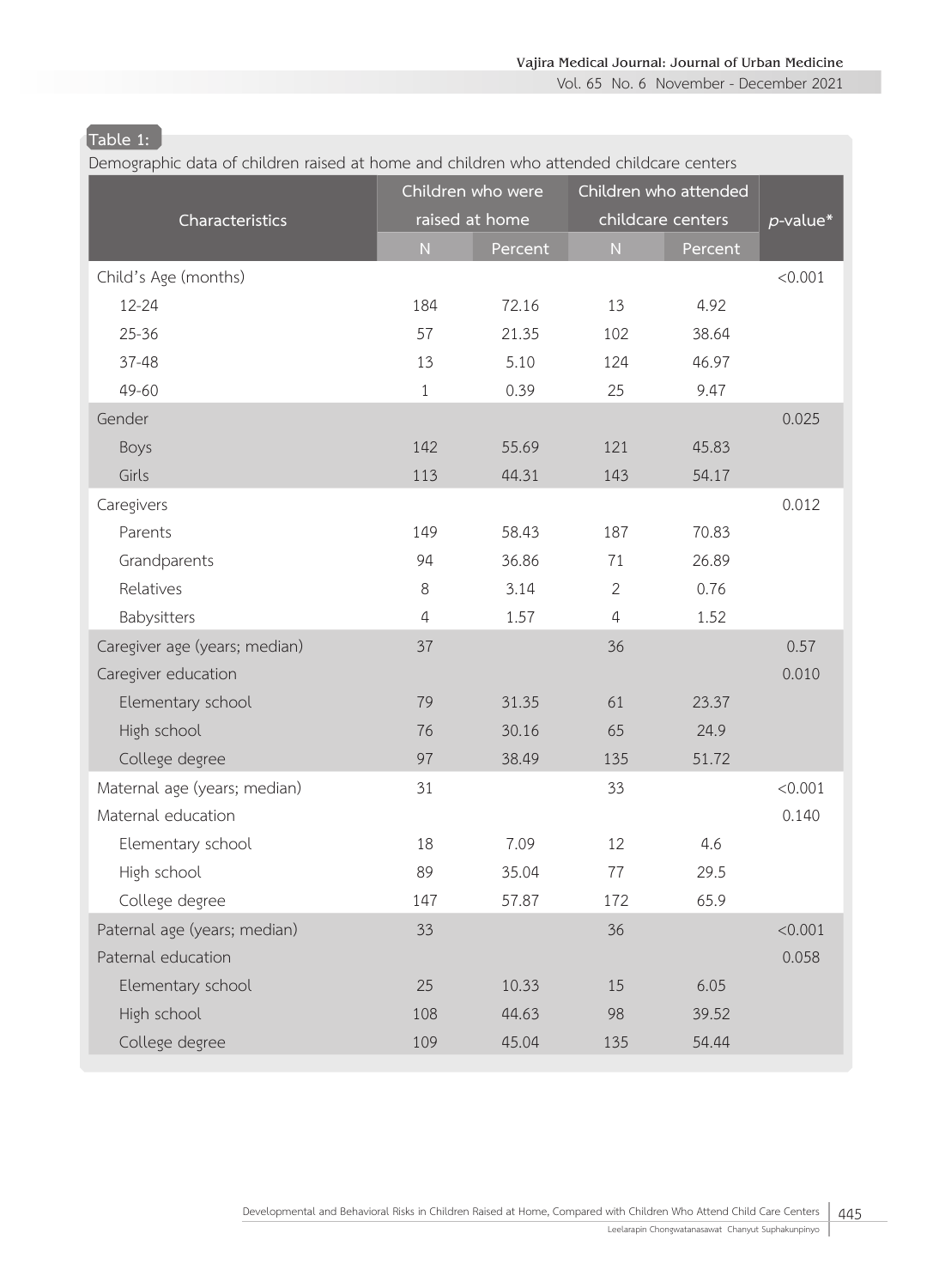# **Table 1:**

Demographic data of children raised at home and children who attended childcare centers (Continued)

| Characteristics                          |           | Children who were<br>raised at home |           | Children who attended<br>childcare centers | $p$ -value* |
|------------------------------------------|-----------|-------------------------------------|-----------|--------------------------------------------|-------------|
|                                          | ${\sf N}$ | Percent                             | ${\sf N}$ | Percent                                    |             |
| Family income (Baht/month)               |           |                                     |           |                                            | < 0.001     |
| < 10000                                  | 21        | 8.47                                | 29        | 11.2                                       |             |
| 10000-20000                              | 86        | 34.68                               | 45        | 17.37                                      |             |
| 20001-30000                              | 55        | 22.18                               | 44        | 16.99                                      |             |
| 30001-40000                              | 31        | 12.5                                | 34        | 13.13                                      |             |
| 40001-50000                              | 25        | 10.08                               | 37        | 14.29                                      |             |
| > 50000                                  | 30        | 12.1                                | 70        | 27.03                                      |             |
| Child temperament                        |           |                                     |           |                                            | 0.087       |
| Easy                                     | 165       | 66.27                               | 145       | 55.34                                      |             |
| Slow-warm up                             | 22        | 8.84                                | 30        | 11.45                                      |             |
| Difficult                                | 10        | 4.02                                | 12        | 4.58                                       |             |
| Mix                                      | 52        | 20.88                               | 75        | 28.63                                      |             |
| Television watching (hrs/day)            |           |                                     |           |                                            | 0.057       |
| < 2                                      | 200       | 80.32                               | 191       | 73.18                                      |             |
| $\geq$ 2                                 | 49        | 19.68                               | 70        | 26.82                                      |             |
| Other electronic media use (hrs/day)     |           |                                     |           |                                            | 0.004       |
| < 2                                      | 209       | 85.66                               | 197       | 75.48                                      |             |
| $\geq 2$                                 | 35        | 14.34                               | 64        | 24.52                                      |             |
| Reading                                  |           |                                     |           |                                            | < 0.001     |
| Sometimes (< 4 days/week)                | 210       | 85.37                               | 167       | 63.98                                      |             |
| Often (4-7 days/week)                    | 36        | 14.63                               | 94        | 36.02                                      |             |
| Caregiver-child interaction score (0-12) |           |                                     |           |                                            | < 0.001     |
| Never (score 0)                          | 25        | 10.29                               | 10        | 3.81                                       |             |
| Rarely (score 1-4)                       | 53        | 21.81                               | 51        | 19.54                                      |             |
| Sometimes (score 5-8)                    | 135       | 55.56                               | 126       | 48.28                                      |             |
| Often (score 9-12)                       | 30        | 12.35                               | 74        | 28.35                                      |             |
| * Chi-square test                        |           |                                     |           |                                            |             |

446 | Developmental and Behavioral Risks in Children Raised at Home, Compared with Children Who Attend Child Care Centers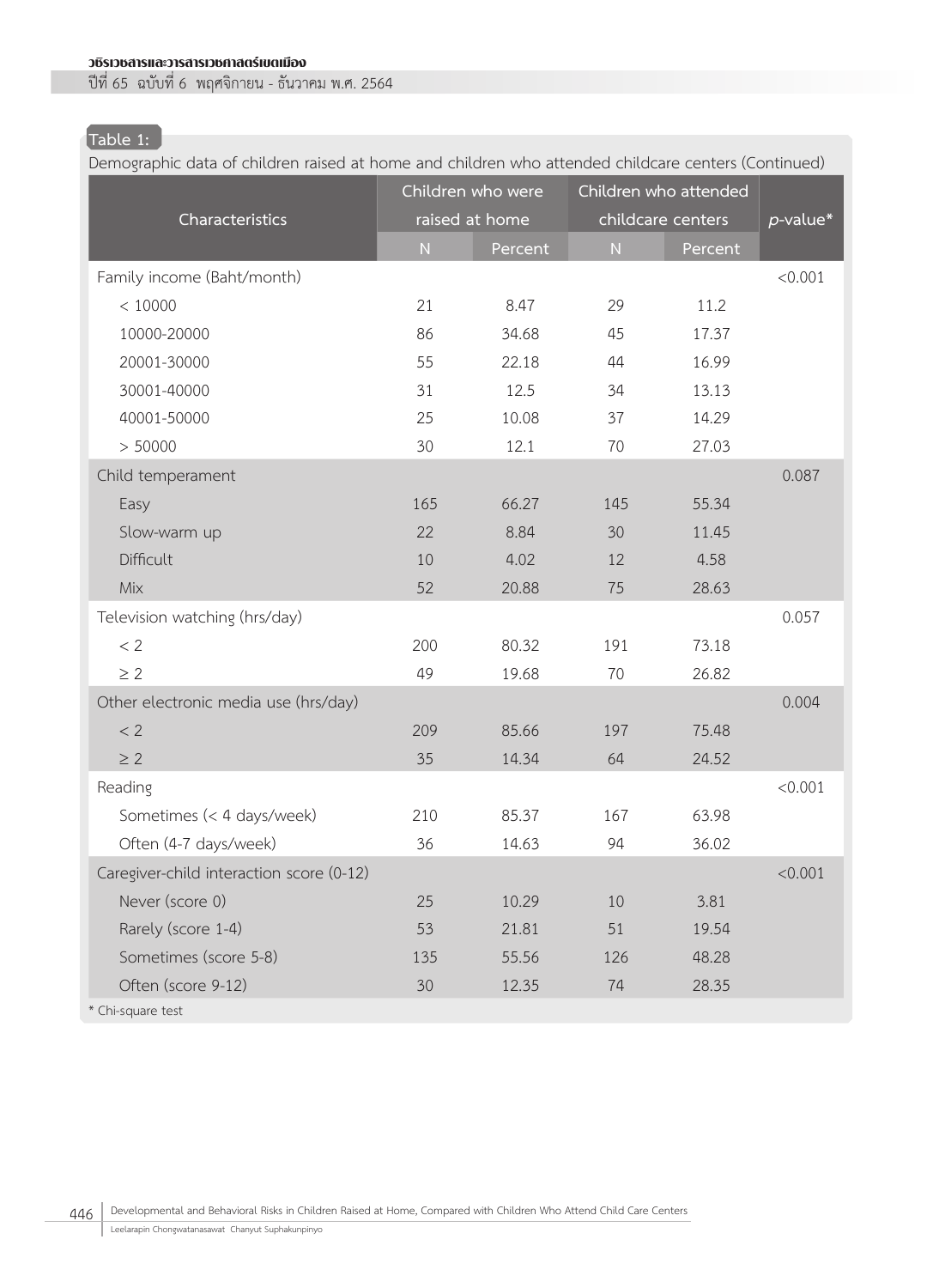Vol. 65 No. 6 November - December 2021

It was found that both television watching time and other electronic media use were 2 hours or less per day in half of all the children, but, most of the children who watched television and used electronic media were 1 to 2 years of age (37% equally). Almost one-third of caregivers read to their children less than once a week. Caregivers of children who attended the faculty affiliated childcare center reported more participation in reading together  $(43.94\%, p = 0.007)$ 

and less frequent TV viewing (80.3%) than who attended childcare centers under the Subdistrict Administration Organization, but the use of electronic media between the two groups were not different as shown in Table 2. In addition, the interaction scores, which include reading, responsive reaction to children, and playing, were lower in the children who stayed at home when compared to the children who go to childcare centers.

#### **Table 2:**

Demographic data of children who attended childcare centers under the Subdistrict Administration Organization and the faculty affiliated childcare center

| Characteristics      |                | Children who attended<br>the childcare centers<br>under the Subdistrict<br>Administration Organization |                | Children who<br>attended the<br>faculty affiliated<br>childcare center | p-value* |
|----------------------|----------------|--------------------------------------------------------------------------------------------------------|----------------|------------------------------------------------------------------------|----------|
|                      | N              | Percent                                                                                                | N              | Percent                                                                |          |
| Child's Age (months) |                |                                                                                                        |                |                                                                        | < 0.001  |
| $12 - 24$            | $\overline{4}$ | 3.08                                                                                                   | 9              | 6.72                                                                   |          |
| $25 - 36$            | 55             | 42.31                                                                                                  | 47             | 35.07                                                                  |          |
| $37 - 48$            | 48             | 36.92                                                                                                  | 76             | 56.72                                                                  |          |
| 49-60                | 23             | 17.69                                                                                                  | 2              | 1.49                                                                   |          |
| Gender               |                |                                                                                                        |                |                                                                        | 0.067    |
| Boys                 | 67             | 51.54                                                                                                  | 54             | 40.3                                                                   |          |
| Girls                | 63             | 48.46                                                                                                  | 80             | 59.7                                                                   |          |
| Caregivers           |                |                                                                                                        |                |                                                                        | < 0.001  |
| Parents              | 80             | 61.54                                                                                                  | 123            | 91.79                                                                  |          |
| Grandparents         | 47             | 36.15                                                                                                  | 8              | 5.97                                                                   |          |
| Relatives            | $\overline{2}$ | 1.54                                                                                                   | $\mathbf 0$    | $\overline{0}$                                                         |          |
| Babysitters          | 1              | 0.77                                                                                                   | $\mathfrak{Z}$ | 2.24                                                                   |          |
| Caregiver education  |                |                                                                                                        |                |                                                                        | < 0.001  |
| Elementary school    | 48             | 37.5                                                                                                   | 13             | 9.77                                                                   |          |
| High school          | 53             | 41.41                                                                                                  | 12             | 9.02                                                                   |          |
| College degree       | 27             | 21.09                                                                                                  | 108            | 81.2                                                                   |          |
|                      |                |                                                                                                        |                |                                                                        |          |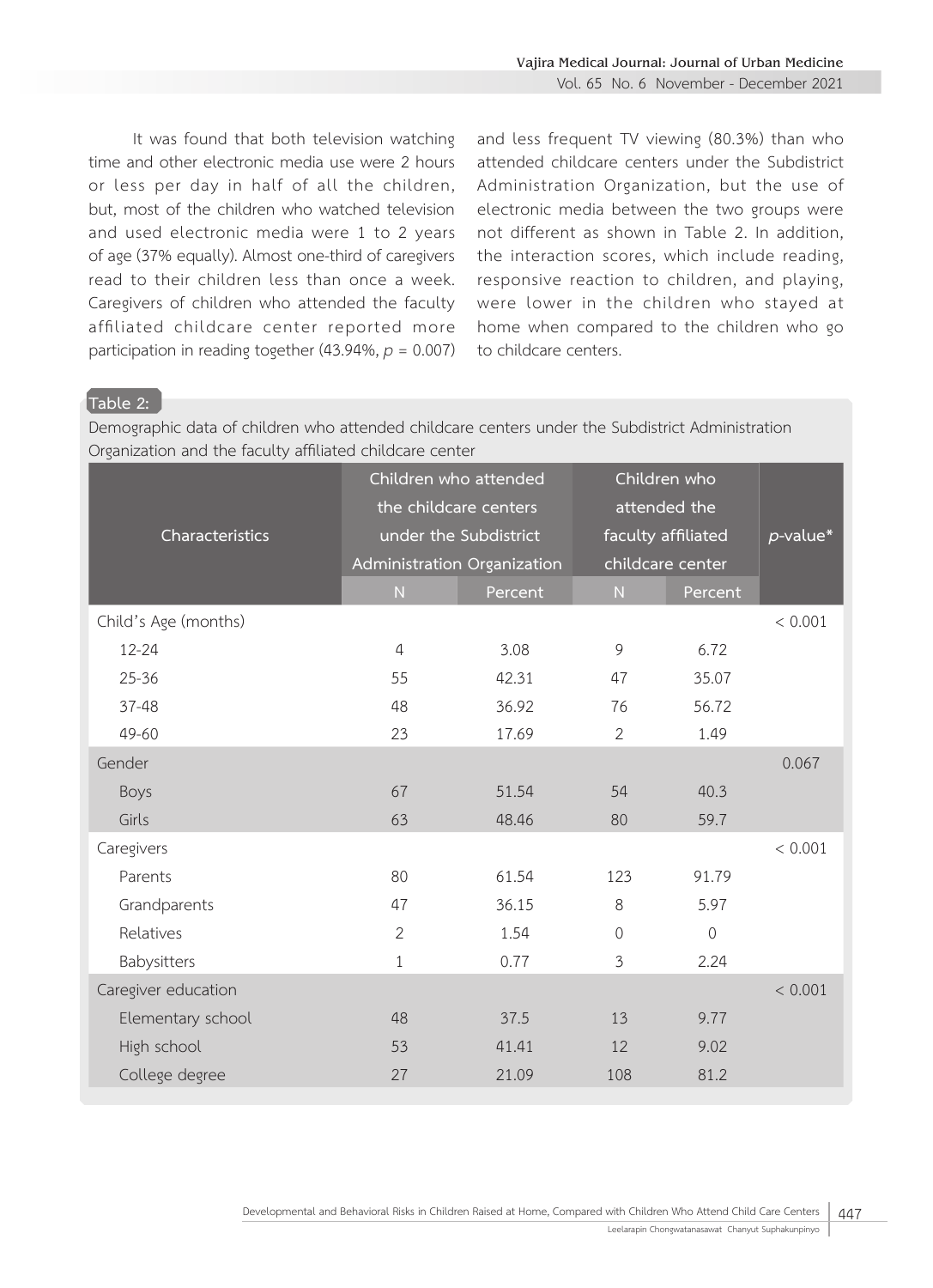# **Table 2:**

Demographic data of children who attended childcare centers under the Subdistrict Administration Organization and the faculty affiliated childcare center (Continued)

| Characteristics                      | Children who attended<br>the childcare centers<br>Administration Organization | under the Subdistrict |                | Children who<br>attended the<br>faculty affiliated<br>childcare center | $p$ -value* |
|--------------------------------------|-------------------------------------------------------------------------------|-----------------------|----------------|------------------------------------------------------------------------|-------------|
|                                      | ${\sf N}$                                                                     | Percent               | ${\sf N}$      | Percent                                                                |             |
| Maternal education                   |                                                                               |                       |                |                                                                        | < 0.001     |
| Elementary school                    | 11                                                                            | 8.66                  | $\mathbf{1}$   | 0.75                                                                   |             |
| High school                          | 71                                                                            | 55.91                 | 6              | 4.48                                                                   |             |
| College degree                       | 45                                                                            | 35.43                 | 127            | 94.78                                                                  |             |
| Paternal education                   |                                                                               |                       |                |                                                                        | < 0.001     |
| Elementary school                    | 12                                                                            | 9.92                  | $\mathfrak{Z}$ | 2.36                                                                   |             |
| High school                          | 77                                                                            | 63.64                 | 21             | 16.54                                                                  |             |
| College degree                       | 32                                                                            | 26.45                 | 103            | 81.1                                                                   |             |
| Family income (Baht/month)           |                                                                               |                       |                |                                                                        | < 0.001     |
| < 10000                              | 29                                                                            | 22.83                 | $\sqrt{a}$     | $\mathbf 0$                                                            |             |
| 10000-20000                          | 36                                                                            | 28.35                 | 9              | 6.82                                                                   |             |
| 20001-30000                          | 29                                                                            | 22.83                 | 15             | 11.36                                                                  |             |
| 30001-40000                          | 19                                                                            | 14.96                 | 15             | 11.36                                                                  |             |
| 40001-50000                          | 12                                                                            | 9.45                  | 25             | 18.94                                                                  |             |
| > 50000                              | $\overline{2}$                                                                | 1.57                  | 68             | 51.52                                                                  |             |
| Television watching (hrs/day)        |                                                                               |                       |                |                                                                        | 0.009       |
| < 2                                  | 85                                                                            | 65.89                 | 106            | 80.3                                                                   |             |
| $\geq 2$                             | 44                                                                            | 34.11                 | 26             | 19.7                                                                   |             |
| Other electronic media use (hrs/day) |                                                                               |                       |                |                                                                        | 0.916       |
| < 2                                  | 97                                                                            | 75.19                 | 100            | 75.76                                                                  |             |
| $\geq$ 2                             | 32                                                                            | 24.81                 | 32             | 24.24                                                                  |             |
| Reading                              |                                                                               |                       |                |                                                                        | 0.007       |
| Sometimes                            | 93                                                                            | 72.09                 | 74             | 56.06                                                                  |             |
| Often                                | 36                                                                            | 27.91                 | 58             | 43.94                                                                  |             |
| * Chi-square test                    |                                                                               |                       |                |                                                                        |             |

448 | Developmental and Behavioral Risks in Children Raised at Home, Compared with Children Who Attend Child Care Centers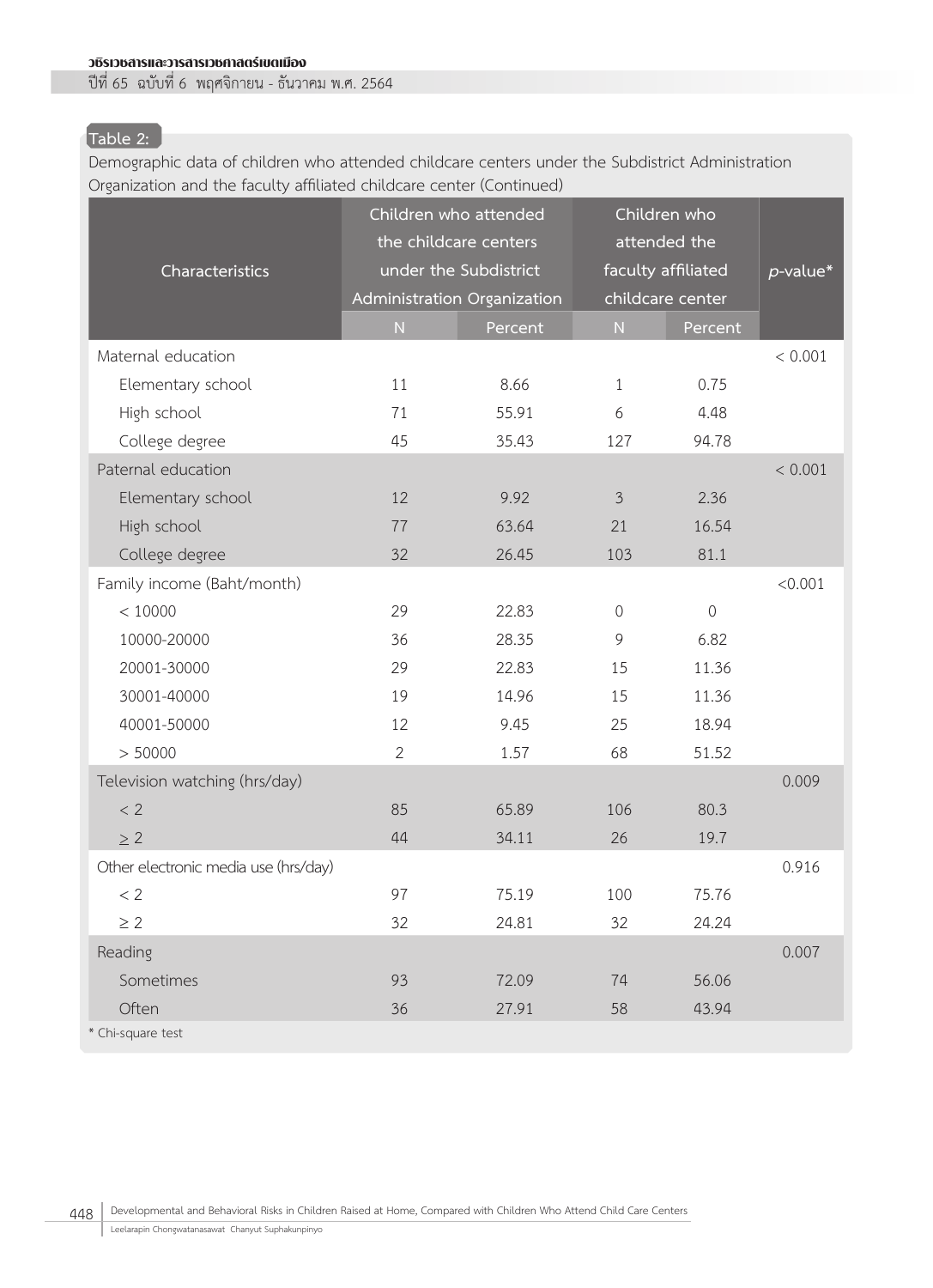The Parents' Evaluation Developmental Status (PEDS) were interpreted positive for developmental and behavioral concerns in about 15.4% of all participants, 55% of these were raised at home  $(P = 0.254)$ .

The Parents' Evaluation Developmental Status (PEDS) reported greater concerns about developmental and behavioral problems among boys than girls (62.5% vs 37.5%, *p* = 0.021), and greater in the children raised at home than those who attended child care centers (55% vs 45%,  $p = 0.254$ ), most of these concerns were reported from the faculty affiliated childcare center (61.11% vs 38.89%, *p* = 0.211). Most of the concerns were about behavioral problems (10.6%) such as waywardness, intemperance, bottle use and mobile phone use. The second most common problem was about developmental delay (9.06%), most were related to language skills. And, the third common concern was about the physical health of children (7.32%), such as poor weight gain, limited appetite and accident.

Multivariable analysis revealed that gender was the only factor associated with developmental and behavioral risks in this study; boys were at greater risk about two times. Age of children, caregiver' factor and parents' factors; age, education, were not associated with the children's developmental and behavioral risks. Also, television and other electronic media use were not significant differed between both children with or without developmental and behavioral risks. However, childcare center attendance was not shown as a significant factor in this study (Table 3).

#### **Discussion**

Our results revealed that the prevalence of developmental and behavioral risks did not differ between children who were raised at home and those who attended child care centers, which is inconsistent with previous studies from The National Institute of Child Health and Human Development

 $(NICHD)<sup>14</sup>$  and Loeb et al<sup>15</sup> that children with longer childcare center attendance were related to better cognitive, language, mathematical skills, and also more externalized behavioral problems. This may be explained by the significant difference between children's age group between both groups, most of the children raised at home were 1 to 2 years of age, in which their caregivers might not detect or even be concerned about the child's development, especially when there were no other children to compare with.

There were also differences of developmental and behavioral risks between the groups of childcare centers, which were not statistically significant. Thus, the important factor that affected to developmental and behavioral risks was not related to where the child was raised. This might be explained by the fact that even though the children attended childcare centers, they still lived and spent most of their time with their parents or caregivers. From our study the caregiver-child interaction was found to be a more important factor to the child development than where the child has been raised. As suggested in prior literature, the more quality of interactions between mother and child, the better cognitive, language and social outcomes. Family and parent characteristics were more important predictors of child development than childcare quality $14,16-17$ . However, the age of children in our population samples were not equally distributed among both categories, the difference of nationality, and evaluation of developmental and behavioral concerns in this study were by parental/caregiver reports which represent the risk of those problems without evaluation of the children. In addition, we found that book reading among lowestincome families was lesser than the highest groups (6.98% vs 39.53%). Reading encourages positive parent-child interaction, so a lack of reading also increases the risk of developmental delay<sup>5</sup>. .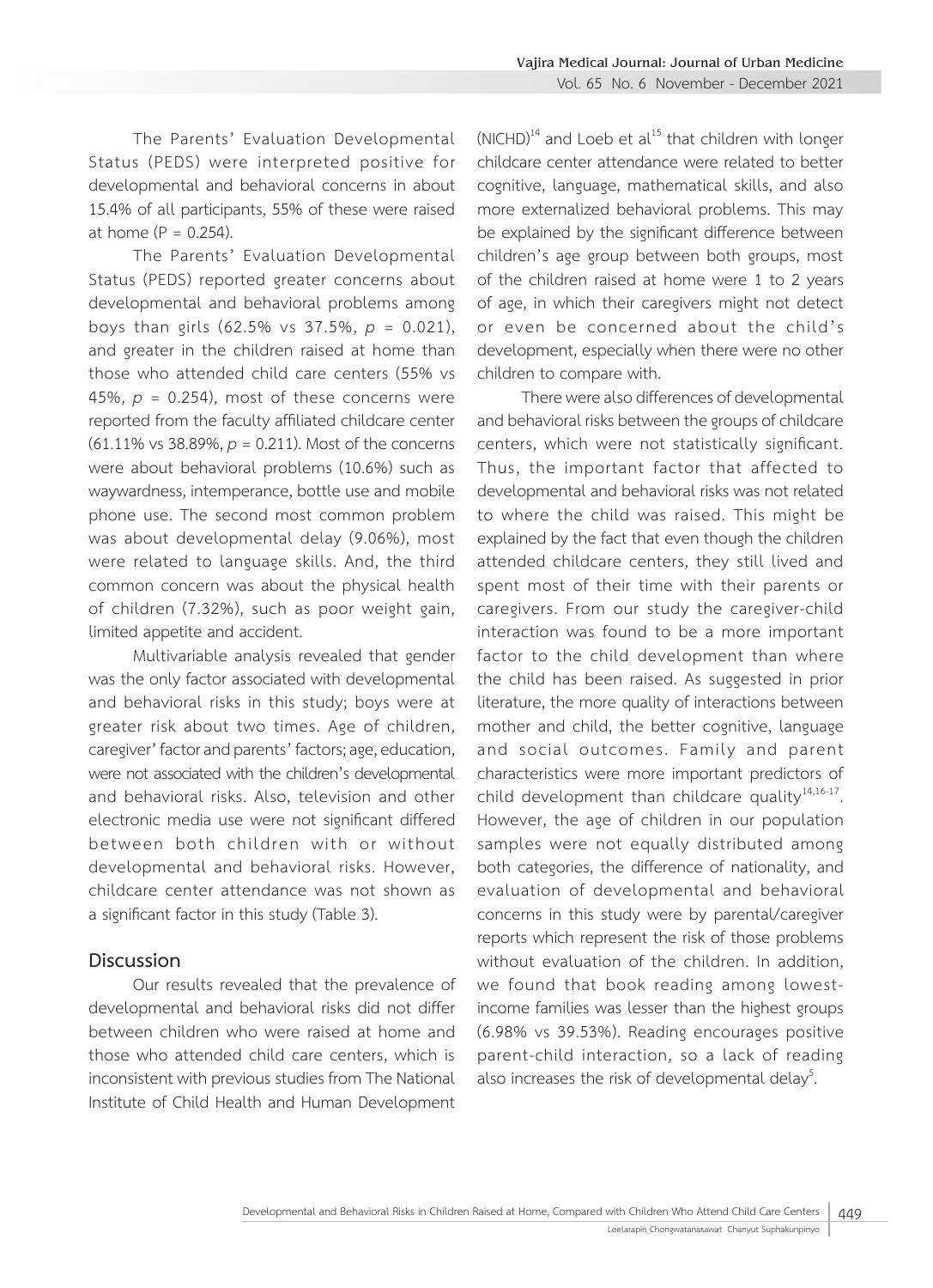|                                                                                          | 95% Confidence | interval        |                      |               | $0.22 - 1.24$ |              |           | $0.36 - 2.04$ | 1.53-11.77 | $0.46 - 12.14$ |        |             | $0.25 - 0.81$ |            |         | $0.73 - 6.83$ | $0.04 - 6.08$            | $0.47 - 35.1$ | $\mathsf I$                   |                     |                   | $0.41 - 3.31$  | $0.15 - 2.08$  |
|------------------------------------------------------------------------------------------|----------------|-----------------|----------------------|---------------|---------------|--------------|-----------|---------------|------------|----------------|--------|-------------|---------------|------------|---------|---------------|--------------------------|---------------|-------------------------------|---------------------|-------------------|----------------|----------------|
|                                                                                          |                | Odds ratio      |                      | $1.0\,$       | 0.52          |              | $1.0\,$   | 0.86          | 4.24       | 2.37           |        | $1.0\,$     | 0.45          |            | $1.0\,$ | 2.23          | 0.49                     | 4.05          | $\mathsf{I}$                  |                     | $1.0\,$           | 1.16           | 0.56           |
|                                                                                          |                | p-value*        | 0.254                |               |               | 0.028        |           |               |            |                | 0.021  |             |               | 0.821      |         |               |                          |               |                               | 747                 |                   |                |                |
|                                                                                          | Positive PEDS  | Percent         |                      | 55            | 45            |              | 43.75     | 17.5          | 35.0       | 3.75           |        | 62.5        | 37.5          |            | 66.25   | 30.0          | 1.25                     | 2.5           |                               |                     | 27.85             | 24.05          | 48.1           |
|                                                                                          |                | $\overline{z}$  |                      | $\ddot{4}$    | 36            |              | 35        | $14\,$        | $28$       | $\infty$       |        | 50          | $\infty$      |            | 53      | 24            | $\overline{\phantom{m}}$ | $\sim$        | 35                            |                     | 22                | $\overline{0}$ | 38             |
|                                                                                          |                | Percent         |                      | 48.06         | 51.94         |              | 36.9      | 33.03         | 24.83      | 5.24           |        | 48.52       | 51.48         |            | 64.46   | 32.12         | 2.05                     | 1.37          |                               |                     | 27.19             | 28.11          | 44.7           |
|                                                                                          | Negative PEDS  | Z               |                      | 211           | 228           |              | 162       | 145           | 109        | 23             |        | 213         | 226           |            | 283     | 141           | $\circ$                  | $\circ$       | 36                            |                     | 118               | 122            | 194            |
| Univariable and multivariable analysis of developmental and behavioral risks<br>Table 3: |                | Characteristics | Childcare attendance | $\frac{0}{2}$ | Yes           | Age (months) | $12 - 24$ | 25-36         | $37 - 48$  | 49-60          | Gender | <b>Boys</b> | Girls         | Caregivers | Parents | Grandparents  | Relatives                | Babysitters   | Caregiver age (years; Median) | Caregiver education | Elementary school | High school    | College degree |

450 | Developmental and Behavioral Risks in Children Raised at Home, Compared with Children Who Attend Child Care Centers

Leelarapin Chongwatanasawat Chanyut Suphakunpinyo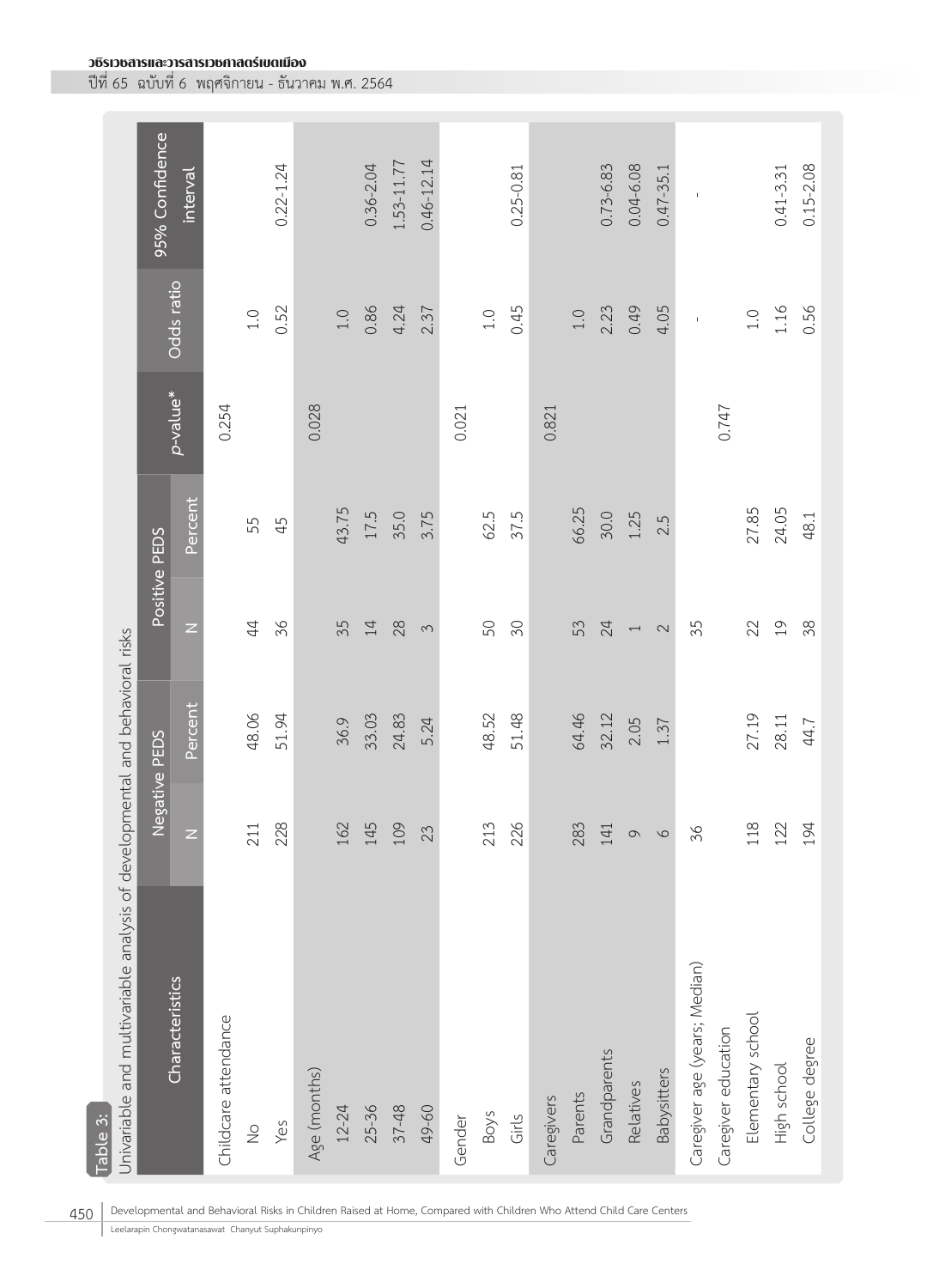| Univariable and multivariable analysis of developmental and behavioral risks (Continued)<br>Table 3: |                    |         |              |               |          |              |                |
|------------------------------------------------------------------------------------------------------|--------------------|---------|--------------|---------------|----------|--------------|----------------|
|                                                                                                      |                    |         |              |               |          |              |                |
|                                                                                                      | Negative PEDS      |         |              | Positive PEDS |          |              | 95% Confidence |
| Characteristics                                                                                      | $\overline{z}$     | Percent | $\mathsf{z}$ | Percent       | p-value* | Odds ratio   | interval       |
| Maternal age (years; median)                                                                         | 32                 |         | 32           |               |          | $\mathsf I$  | $\mathsf{I}$   |
| Maternal education                                                                                   |                    |         |              |               | 0.291    |              |                |
| Elementary school                                                                                    | 24                 | 5.52    | $\circ$      | 7.5           |          | $1.0$        |                |
| High school                                                                                          | 146                | 33.56   | 20           | 25.0          |          | 0.96         | $0.18 - 5.08$  |
| College degree                                                                                       | 265                | 60.92   | 54           | 67.5          |          | 2.96         | $0.46 - 19.23$ |
| Paternal age (years; median)                                                                         | 35                 |         | 35           |               |          | $\bar{1}$    | $\mathsf I$    |
| Paternal education                                                                                   |                    |         |              |               | 0.439    |              |                |
| Elementary school                                                                                    | 32                 | 7.17    | $\infty$     | 10.67         |          | $0.1$        |                |
| High school                                                                                          | 179                | 43.13   | 27           | 36.00         |          | 0.67         | $0.19 - 2.35$  |
| College degree                                                                                       | 204                | 49.16   | $\Theta$     | 53.33         |          | 0.99         | $0.26 - 3.87$  |
| Family income (Baht/month)                                                                           |                    |         |              |               | 0.734    | $\mathbf{I}$ | $\sf I$        |
| < 10000                                                                                              | 43                 | 10.02   |              | 8.97          |          |              |                |
| 10000-20000                                                                                          | 114                | 26.57   | 17           | 21.79         |          |              |                |
| 20001-30000                                                                                          | $\overline{\circ}$ | 18.88   | $18$         | 23.08         |          |              |                |
| 30001-40000                                                                                          | 52                 | 12.12   | 13           | 16.67         |          |              |                |
| 40001-50000                                                                                          | 52                 | 12.12   | $10$         | 12.82         |          |              |                |
| $> 50000$                                                                                            | $\overline{8}$     | 20.28   | 13           | 16.67         |          |              |                |

Vol. 65 No. 6 November - December 2021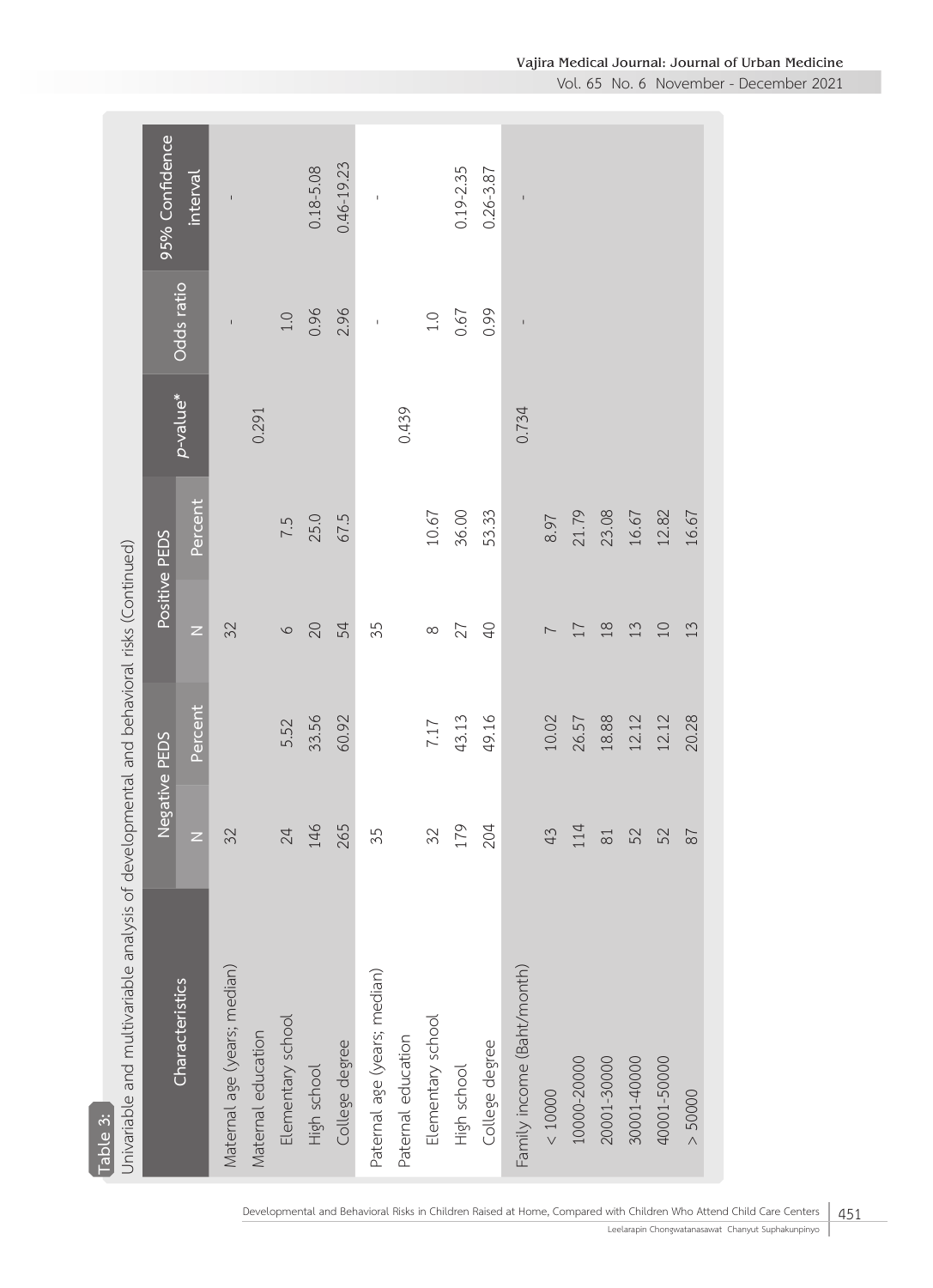| Table 3:                                                                                 |                |               |                |               |          |               |                |
|------------------------------------------------------------------------------------------|----------------|---------------|----------------|---------------|----------|---------------|----------------|
| Univariable and multivariable analysis of developmental and behavioral risks (Continued) |                |               |                |               |          |               |                |
|                                                                                          |                | Negative PEDS |                | Positive PEDS |          |               | 95% Confidence |
| Characteristics                                                                          | Ζ              | Percent       | Z              | Percent       | p-value* | Odds ratio    | interval       |
| Child temperament                                                                        |                |               |                |               | 0.017    |               |                |
| Easy                                                                                     | 256            | 59.26         | 54             | 68.35         |          | $\frac{1}{1}$ |                |
| Slow-warm up                                                                             | $\overline{0}$ | 9.26          | $22$           | 15.19         |          | 1.33          | $0.61 - 2.9$   |
| Difficult                                                                                | $\frac{8}{1}$  | 4.17          | 4              | 5.06          |          | 0.59          | $0.15 - 2.39$  |
| Χiχ                                                                                      | 118            | 27.31         | $\circ$        | 11.39         |          | 0.36          | $0.16 - 0.8$   |
| Television watching (hrs/day)                                                            |                |               |                |               | 0.458    |               |                |
| $\frac{2}{3}$                                                                            | 333            | 77.26         | 58             | 73.42         |          | $1.0$         |                |
| $\frac{2}{2}$                                                                            | 98             | 22.74         | 21             | 26.58         |          | 1.13          | $0.58 - 2.23$  |
| Other electronic media use (hrs/day)                                                     |                |               |                |               | 0.307    |               |                |
| $\frac{2}{3}$                                                                            | 340            | 79.63         | 8 <sup>o</sup> | 84.62         |          | $0.1$         |                |
| $\frac{2}{\sqrt{2}}$                                                                     | 87             | 20.37         | $12$           | 15.38         |          | 0.49          | $0.21 - 1.12$  |
| Caregiver-child interaction score (0-12)                                                 |                |               |                |               | 0.039    |               |                |
| Never (score 0)                                                                          | 29             | 6.81          | $\circ$        | 7.69          |          | $1.0$         |                |
| Rarely (score 1-4)                                                                       | 79             | 18.54         | 25             | 32.05         |          | 1.12          | $0.35 - 3.65$  |
| Sometimes (score 5-8)                                                                    | 225            | 52.82         | 36             | 46.15         |          | 0.57          | $0.18 - 1.76$  |
| Often (score 9-12)                                                                       | 93             | 21.83         | 11             | 14.1          |          | 0.48          | $0.13 - 1.71$  |
| *Multiple logistic regression analysis                                                   |                |               |                |               |          |               |                |

วชิรเวชสารและวารสารเวชศาสตร์เขตเมือง ปีที่ 65 ฉบับที่ 6 พฤศจิกายน - ธันวาคม พ.ศ. 2564

452 | Developmental and Behavioral Risks in Children Raised at Home, Compared with Children Who Attend Child Care Centers

Leelarapin Chongwatanasawat Chanyut Suphakunpinyo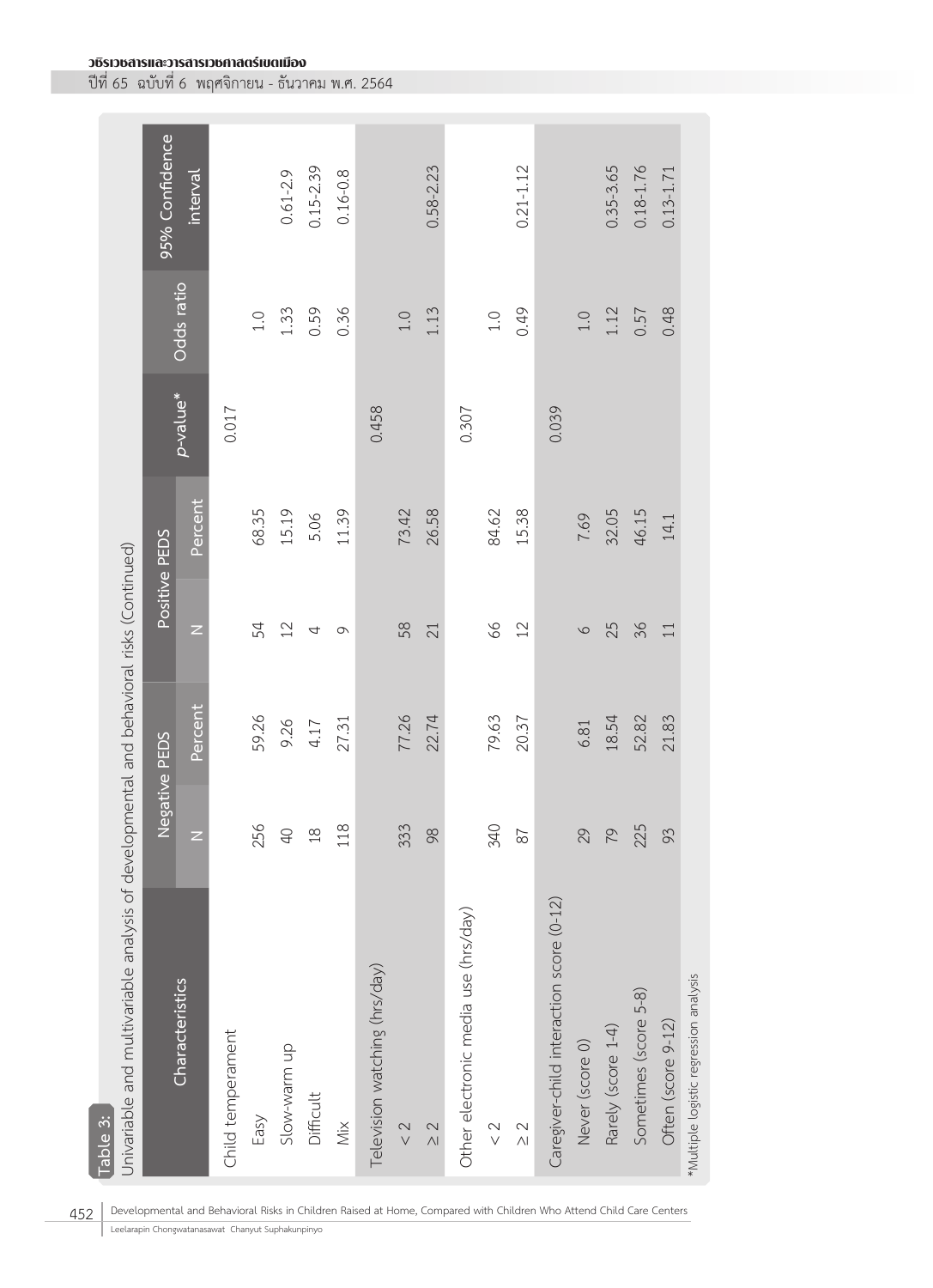The statistical analysis revealed an overall of 15.4% positive concerns of developmental and behavioral problems, which is slightly lower than the nationwide Thai child developmental screening  $(20%)^{18}$ . Boys were reported nearly twice than girls as a predictor of developmental and behavioral risks (62.5% vs 37.5%), furthermore, this study was also found that caregiver-child interaction a predicting factor of developmental and behavioral risks. According to the study by Coghlan et al., child development was significantly lower than average if parenting behaviors were less of positive, and the significant concerns from the PEDS questionnaires were

also reported twice in boys than girls (12.15 vs 6.5%)<sup>19</sup>.<br>The most common concerns reported from the PEDS questionnaires were about behavioral problems (10.6%) and expressive language (9.06%), which were lower than the study by Pornsamrit et al. which studied children 9 months of age in well child visits (37.78% and  $22.2\%$  respectively) $\degree$ . The third common concern was about physical health similarly to Cox et  $al^{20}$ .

Interestingly, there were an amount of concerns that were inappropriate to the child's developmental level also some concerns were not related to the questions in the PEDS questionnaires. For example, they reported the concerns as about playing with electrical outlets and accidents instead of the concerns regarding the use of hand doing things. Additionally, the concerns of receptive language were reported as uncontrollable, consistent with the prior literature<sup>20-21</sup>. This represents that the caregivers did not have the proper knowledge and/ or understanding about age-appropriate child development, or else, they may have over-anxious characters about child-rearing. The literature discovered that maternal Middle-Eastern or Asian nationality and household disadvantage (low income, low maternal education, and paternal unemployment) were the associated factors with moderate or high developmental risk of PEDS<sup>22</sup>. However, we interpreted significant concerns if the reports were consistent and not the ageappropriate development.

#### **Limitations**

In this study we found two main characters of Thai families, the first is over-concern caregivers who seem to compare their child to others; the second is under-concern. These may confound the collected data from PEDS questionnaires.

We suggest that PEDS questionnaires may not suitable in the context of Thailand due to the overconcern character as above; it may need to be modified better suit our context.

#### **Conclusions**

Growth and development of children are important and all parents should give their child proper attention. Some parents try to search for the best school to promote their child's abilities. However, we must not forget that the most important factor is parent-child interaction regardless of where they are raised. We suggest that the quality of a child's development is created by spending appropriate quality time with them.

#### **Acknowledgment**

The authors thank Asst. Prof. Rosawan Areemitr for her recommendations and comments on early drafts of this manuscript, Ms. Pawittra Khumpiyapon, Clinical Psychologist, and Nurses of Pediatric Outpatient Department, Srinagarind Hospital, Khon Kaen University Faculty of Medicine, Mrs. Kaewjai Thepsuthammarat, Staffs of the child care centers, and caregivers of the participating children who facilitated in this project. This study was granted by Faculty of Medicine, Khon Kaen University, Thailand (Grant Number IN59320).

### **References**

- 1. Engle PL, Fernald LC, Alderman H, Behrman J, O'Gara C, Yousafzai A, et al. Strategies for reducing inequalities and improving developmental outcomes for young children in low-income and middleincome countries. Lancet 2011;378(9799):1339–53.
- 2. Walker SP, Wachs TD, Gardner JM, Lozoff B, Wasserman GA, Pollitt E, et al. Child development: risk factors for adverse outcomes in developing countries. Lancet 2007; 369(9556):145–57.
- 3. Walker SP, Wachs TD, Grantham-McGregor S, Black MM, Nelson CA, Huffman SL, et al. Inequality in early childhood: risk and protective factors for early child development. Lancet 2011; 378(9799):1325–38.